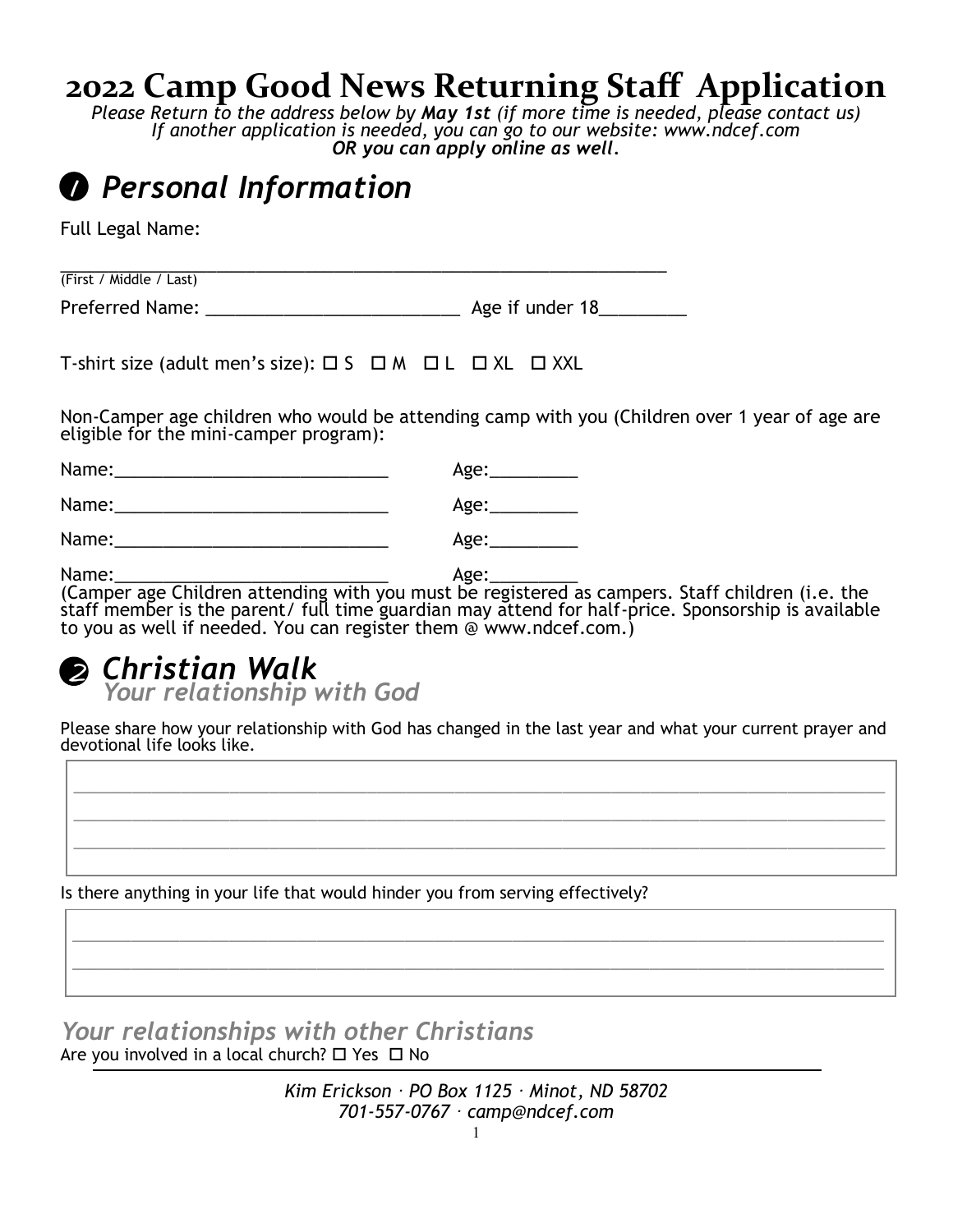

Which week of camp do you desire to serve?

- $\Box$  July 16-22 (Williston Basin Chapter)  $\Box$  July 23-29 (SW Chapter)
- $\Box$  July 30-Aug 5 (NE Chapter, SE Chapter)  $\Box$  August 6-12 (NW Chapter)

Please indicate what your housing need is:

Need housing  $\Box$  I will be bringing a camper  $\Box$  Other  $\Box$  \_\_\_\_\_\_\_\_\_\_\_\_\_\_\_\_\_\_\_

## *Your Role*

The following is a list of positions available for camp:

| 4 Bible Teachers                      | 6-8 Skills Teachers                 |
|---------------------------------------|-------------------------------------|
| 1 Nurse                               | 1 Points Person*                    |
| 4 Senior Male Counselors (18+)        | 4 Junior Male Counselors (15-18)    |
| 5 Senior Female Counselors (18+)      | 5 Junior Female Counselors (15-18)  |
| 6-8 Service Team (ages 13-15 usually) | 3 Cooks                             |
| 1 Head Cook                           | 1 Camp Speaker                      |
| 1 Missions Time Leader                | 2 Canteen Assistants*               |
| 1 Evening Snack Coordinator*          | 2 Checkers*                         |
| 1 Waterfront Manager*                 | 1 Beachfront Manager*               |
| 3 Mini Camper Director and assistants | Grandparents (1 grandpa, 1 grandma) |
| Dishwasher                            |                                     |

\_\_\_\_\_\_\_\_\_\_\_\_\_\_\_\_\_\_\_\_\_\_\_\_\_\_\_\_\_\_\_\_\_\_\_\_\_\_\_\_\_\_\_\_\_\_\_\_\_\_\_\_\_\_\_\_\_\_\_\_\_\_\_\_\_\_\_\_\_\_\_\_\_\_\_\_\_\_\_\_

\_\_\_\_\_\_\_\_\_\_\_\_\_\_\_\_\_\_\_\_\_\_\_\_\_\_\_\_\_\_\_\_\_\_\_\_\_\_\_\_\_\_\_\_\_\_\_\_\_\_\_\_\_\_\_\_\_\_\_\_\_\_\_\_\_\_\_\_\_\_\_\_\_\_\_\_\_\_\_\_\_

\*These are smaller jobs that are to be paired with some of the other roles

\*\* The last page gives detail about some of these roles

What kind of work are you interested in doing at camp? \_\_\_\_\_\_\_\_\_\_\_\_\_\_\_\_\_\_\_\_\_\_\_\_\_ \_\_\_\_\_\_\_\_\_\_\_\_\_\_\_\_\_\_\_\_\_\_\_\_\_\_\_\_\_\_\_\_\_\_\_\_\_\_\_\_\_\_\_\_\_\_\_\_\_\_\_\_\_\_\_\_\_\_\_\_\_\_\_\_\_\_\_\_\_\_\_\_\_\_\_\_\_\_\_\_

With what age group do you work best?\_\_\_\_\_\_\_\_\_\_\_\_\_\_\_\_\_\_\_\_\_\_\_\_\_\_\_\_\_\_\_\_\_\_\_\_\_\_\_\_\_\_\_\_\_\_\_\_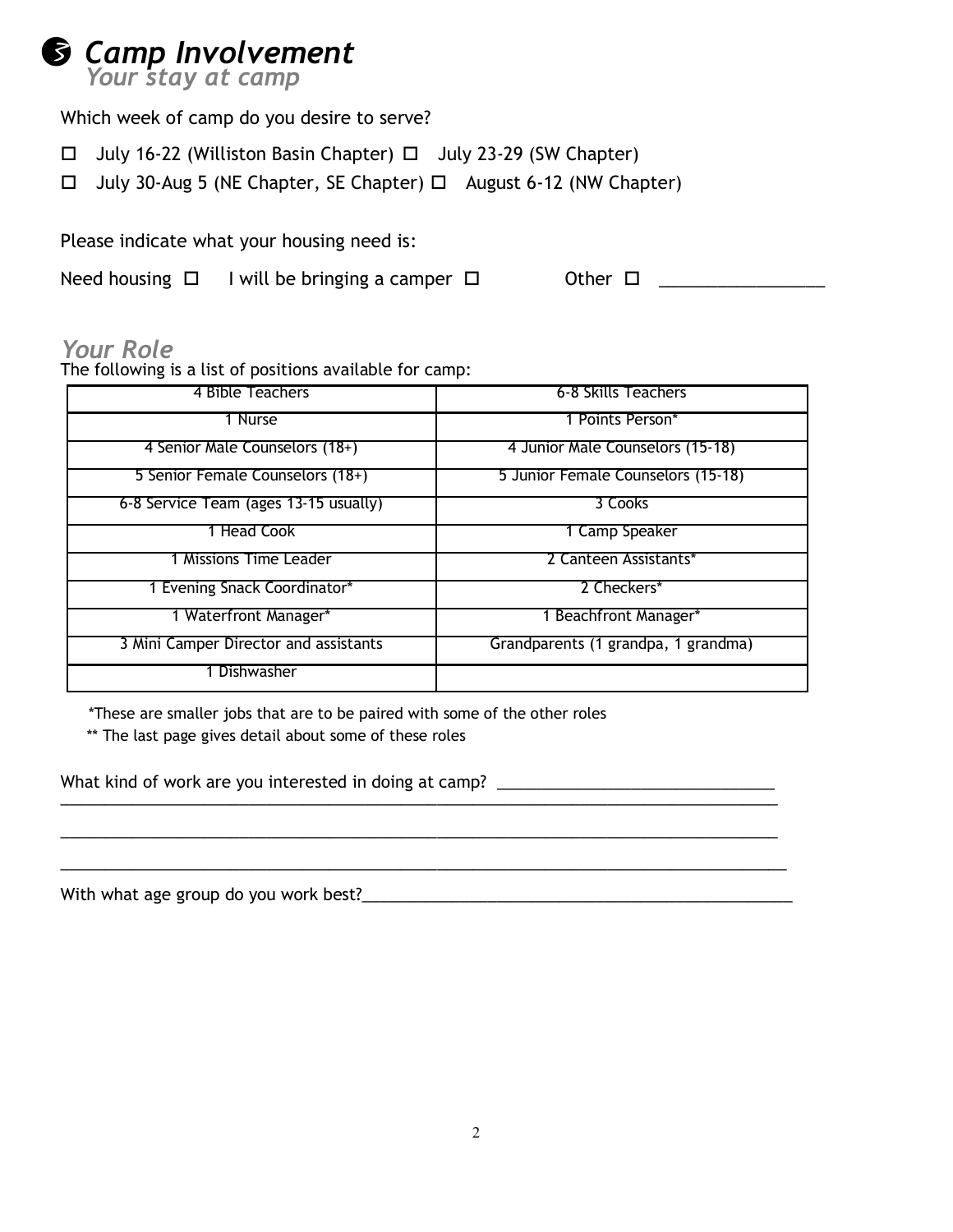## *\*\*Camp Job Descriptions*

**Bible Teacher:** Teach a 45 min. class twice daily for 4 days using CEF materials **Evening Snack Coordinator:** Organize and distribute the evening snack for all of camp each evening. (Please let us know if you are interested in planning and bringing the snacks to camp. Camp will cover the cost)

**Waterfront Manager:** Manage all boats making sure each boat has an adult and all are wearing life jackets. This person will also insure that all equipment is put away properly.

**Points Person:** Tally all points from Verse O' Rama each afternoon and tally team points each evening.

**Skills Teacher:** Plan and lead a 45 min. class twice daily for 4 days of a skill of your choosing such as those listed above.

**Canteen Assistants:** Assist with the snack shop each afternoon.

**Checkers:** Do cabin and bed inspections and determine cabin and bed winners each day. **Beachfront Manager:** Sit at the gate to the swimming area to run check-in and check-out during swim time in accordance with our buddy system.

**Mini Camper Director/Assistants:** Organize and run child care for all non-camper age children (over 1 year old) through out the day as their parents serve in their roles at camp. **Missions Time Leader:** Lead a 30 minute session Monday-Thursday sharing something like the following: a personal missions experience, what missions is and how children can be missionaries, the stories of past missionaries, about a specific missions organization.

**Service Team:** This team will fill in the vitals service roles that help make camp run such as dining hall clean-up, dishes, cleaning bathrooms, helping with mini campers, assisting in classes, and other jobs as they arise.

**Lifeguard:** Oversee swim time for an hour and a half each afternoon and then again from for 45 min in the evening if a team chooses swimming at Team Time.

**Dishwasher:** Works to maintain clean, orderly kitchen area and expedite the cleaning process by washing and putting away dishes that come in during kitchen prep time (before meals & after STM's finish meal celan-up)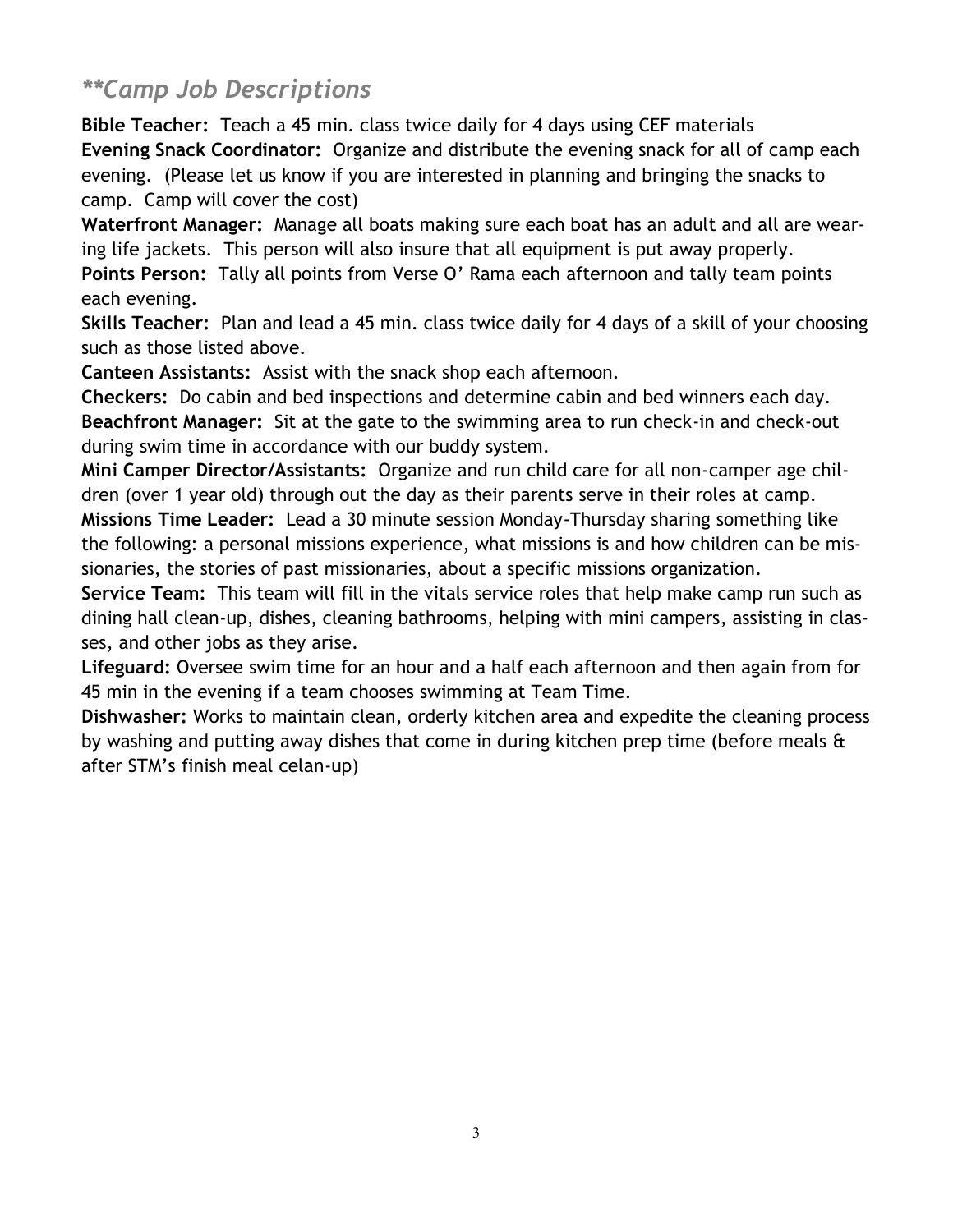

## 4 *Medical Information*

## *Adults*

Do you (or any non-camper age children) have any food allergies or dietary restrictions?  $\Box$  Yes  $\Box$  No

*If you responded* yes*, please complete the following:*

Please list food allergies and/or dietary restrictions below (Please note whether these are for you or your child):  $\frac{1}{2}$  ,  $\frac{1}{2}$  ,  $\frac{1}{2}$  ,  $\frac{1}{2}$  ,  $\frac{1}{2}$  ,  $\frac{1}{2}$  ,  $\frac{1}{2}$  ,  $\frac{1}{2}$  ,  $\frac{1}{2}$  ,  $\frac{1}{2}$  ,  $\frac{1}{2}$  ,  $\frac{1}{2}$  ,  $\frac{1}{2}$  ,  $\frac{1}{2}$  ,  $\frac{1}{2}$  ,  $\frac{1}{2}$  ,  $\frac{1}{2}$  ,  $\frac{1}{2}$  ,  $\frac{1$ 

\_\_\_\_\_\_\_\_\_\_\_\_\_\_\_\_\_\_\_\_\_\_\_\_\_\_\_\_\_\_\_\_\_\_\_\_\_\_\_\_\_\_\_\_\_\_\_\_\_\_\_\_\_\_\_\_\_\_\_\_\_\_\_\_\_\_\_\_\_\_\_\_\_\_\_\_\_\_\_\_

\_\_\_\_\_\_\_\_\_\_\_\_\_\_\_\_\_\_\_\_\_\_\_\_\_\_\_\_\_\_\_\_\_\_\_\_\_\_\_\_\_\_\_\_\_\_\_\_\_\_\_\_\_\_\_\_\_\_\_\_\_\_\_\_\_\_\_\_\_\_\_\_\_\_\_\_\_\_\_\_

## *Minors ONLY*

Do you have any of the following conditions:

 $\Box$  Seizures  $\Box$  Athsma  $\Box$  Non-food allergies  $\Box$  Diabetes  $\Box$  Daily Meds

\_\_\_\_\_\_\_\_\_\_\_\_\_\_\_\_\_\_\_\_\_\_\_\_\_\_\_\_\_\_\_\_\_\_\_\_\_\_\_\_\_\_\_\_\_\_\_\_\_\_\_\_\_\_\_\_\_\_\_\_\_\_\_\_\_\_\_\_\_\_\_\_\_\_\_\_\_\_\_\_

\_\_\_\_\_\_\_\_\_\_\_\_\_\_\_\_\_\_\_\_\_\_\_\_\_\_\_\_\_\_\_\_\_\_\_\_\_\_\_\_\_\_\_\_\_\_\_\_\_\_\_\_\_\_\_\_\_\_\_\_\_\_\_\_\_\_\_\_\_\_\_\_\_\_\_\_\_\_\_\_

\_\_\_\_\_\_\_\_\_\_\_\_\_\_\_\_\_\_\_\_\_\_\_\_\_\_\_\_\_\_\_\_\_\_\_\_\_\_\_\_\_\_\_\_\_\_\_\_\_\_\_\_\_\_\_\_\_\_\_\_\_\_\_\_\_\_\_\_\_\_\_\_\_\_\_\_\_\_\_\_

\_\_\_\_\_\_\_\_\_\_\_\_\_\_\_\_\_\_\_\_\_\_\_\_\_\_\_\_\_\_\_\_\_\_\_\_\_\_\_\_\_\_\_\_\_\_\_\_\_\_\_\_\_\_\_\_\_\_\_\_\_\_\_\_\_\_\_\_\_\_\_\_\_\_\_\_\_\_\_\_

\_\_\_\_\_\_\_\_\_\_\_\_\_\_\_\_\_\_\_\_\_\_\_\_\_\_\_\_\_\_\_\_\_\_\_\_\_\_\_\_\_\_\_\_\_\_\_\_\_\_\_\_\_\_\_\_\_\_\_\_\_\_\_\_\_\_\_\_\_\_\_\_\_\_\_\_\_\_\_\_

\_\_\_\_\_\_\_\_\_\_\_\_\_\_\_\_\_\_\_\_\_\_\_\_\_\_\_\_\_\_\_\_\_\_\_\_\_\_\_\_\_\_\_\_\_\_\_\_\_\_\_\_\_\_\_\_\_\_\_\_\_\_\_\_\_\_\_\_\_\_\_\_\_\_\_\_\_\_\_\_

 $\Box$  Dietary Restrictions or Food Alergies  $\Box$  Other

*If you responded* yes to any of these*, please complete the following:*

Is there anything else we need to know regarding these conditions? \_\_\_\_\_\_\_\_\_\_\_\_\_\_\_\_\_\_\_\_\_\_\_\_\_\_\_\_\_\_\_\_\_\_\_\_\_\_\_\_\_\_\_\_\_\_\_\_\_\_\_\_\_\_\_\_\_\_\_\_\_\_\_\_\_\_\_\_\_\_\_\_\_\_\_\_\_\_\_\_

Please list food allergies and/or dietary restrictions below: \_\_\_\_\_\_\_\_\_\_\_\_\_\_\_\_\_\_\_\_\_\_\_\_\_\_\_\_\_\_\_\_\_\_\_\_\_\_\_\_\_\_\_\_\_\_\_\_\_\_\_\_\_\_\_\_\_\_\_\_\_\_\_\_\_\_\_\_\_\_\_\_\_\_\_\_\_\_\_\_

Please list daily meds and dosages below: \_\_\_\_\_\_\_\_\_\_\_\_\_\_\_\_\_\_\_\_\_\_\_\_\_\_\_\_\_\_\_\_\_\_\_\_\_\_\_\_\_\_\_\_\_\_\_\_\_\_\_\_\_\_\_\_\_\_\_\_\_\_\_\_\_\_\_\_\_\_\_\_\_\_\_\_\_\_\_\_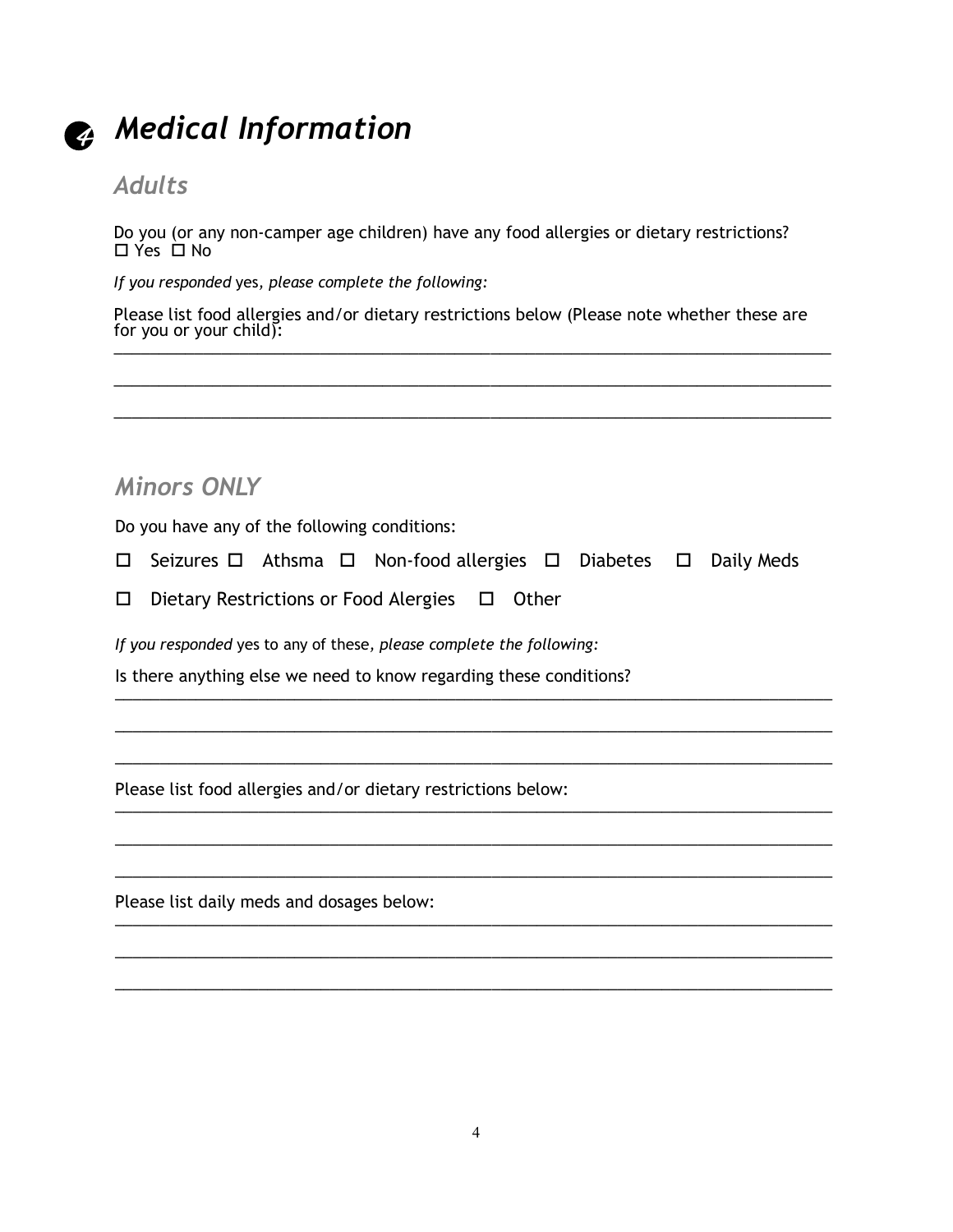# *Medical Information cont.* (for minors)

| Insurance Info:                                                                                                                                                                                                                                                                                                                       |  |
|---------------------------------------------------------------------------------------------------------------------------------------------------------------------------------------------------------------------------------------------------------------------------------------------------------------------------------------|--|
|                                                                                                                                                                                                                                                                                                                                       |  |
|                                                                                                                                                                                                                                                                                                                                       |  |
|                                                                                                                                                                                                                                                                                                                                       |  |
|                                                                                                                                                                                                                                                                                                                                       |  |
| <b>Parental Consent:</b>                                                                                                                                                                                                                                                                                                              |  |
| $\Box$ I hereby give full permission for emergency medical treatment for my child while s/he is<br>under the care of Camp Good News staff. I understand that every necessary precaution will<br>be taken to ensure my child's safety during camp. By signing, I verify that I am the parent/<br>guardian and that I grant permission. |  |
|                                                                                                                                                                                                                                                                                                                                       |  |

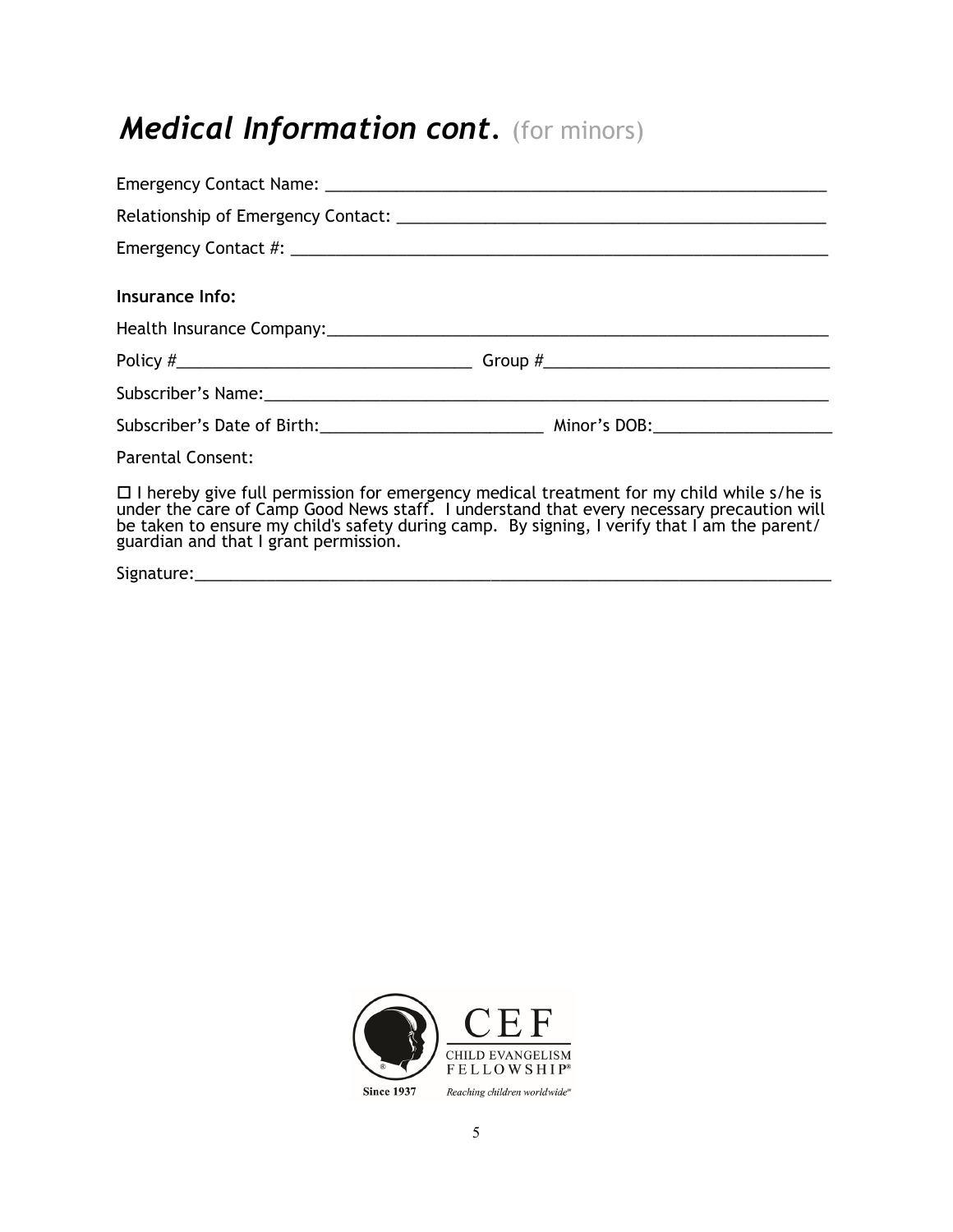### **Doctrinal Protection Policy**

Adopted by CEF International Board of Trustees May 6, 2002

*Child Evangelism Fellowship*® continues in its commitment to its Statement of Faith, which embodies the non-negotiable and historic beliefs of evangelical Christians.

Within the community of evangelical believers various distinctives exist which do not prevent our fellowship in the Lord and our effectiveness as child evangelists.

We therefore resolve that *CEF®* workers are qualified by their unreserved commitment to CEF's Statement of Faith and their further commitment in all *CEF* activities to refrain from teaching or otherwise advocating doctrinal distinctives either contrary to or in addition to the Statement of Faith.

#### **Child Evangelism Fellowship Worker's Compliance Agreement**

(Updated March 2011)

Recognizing the spiritual need of boys and girls in our community and around the world, I would like to assist in the work of *Child Evangelism Fellowship* (*CEF*).

I understand that *CEF* is without specific denominational affiliation, and have read the Statement of Faith and *CEF* Doctrinal Protection Policy. In becoming a coworker with *CEF*, and in order to protect the ministry, I agree not to propagate or practice in *CEF* ministries any distinctive or controversial doctrines, methods and practices that would go beyond the *CEF* Statement of Faith and the approved *CEF*  curriculum. These would include but not be limited to such things as modes of baptism, speaking in tongues, interpretation of Scripture by experience, healing on demand, etc. I understand that anyone who does not adhere to this agreement cannot serve with *CEF* as paid staff or volunteer.

In teaching Bible lessons in core *CEF* programs I will use exclusively materials approved by *CEF*.

In offering my services I trust the Lord to make me a faithful servant, and should problems arise between *CEF* and me that cannot be fully reconciled, I will quietly withdraw to preserve the harmony essential to having an effective Christian witness.

By signing below, I indicate:

- My agreement with the Statement of Faith, and that
- I will abide by the above Worker's Compliance Agreement, and that
- I will abide by the policies of CEF as long as I am actively involved.
- (Only applicable in the USA):

• I have reviewed the Protecting Today's Child presentation (866-878-4182 or www.cefonline.com/childprotection) in the last 12 months.

| Signed     | Date               |
|------------|--------------------|
| Print name | Church Affiliation |
| Address    |                    |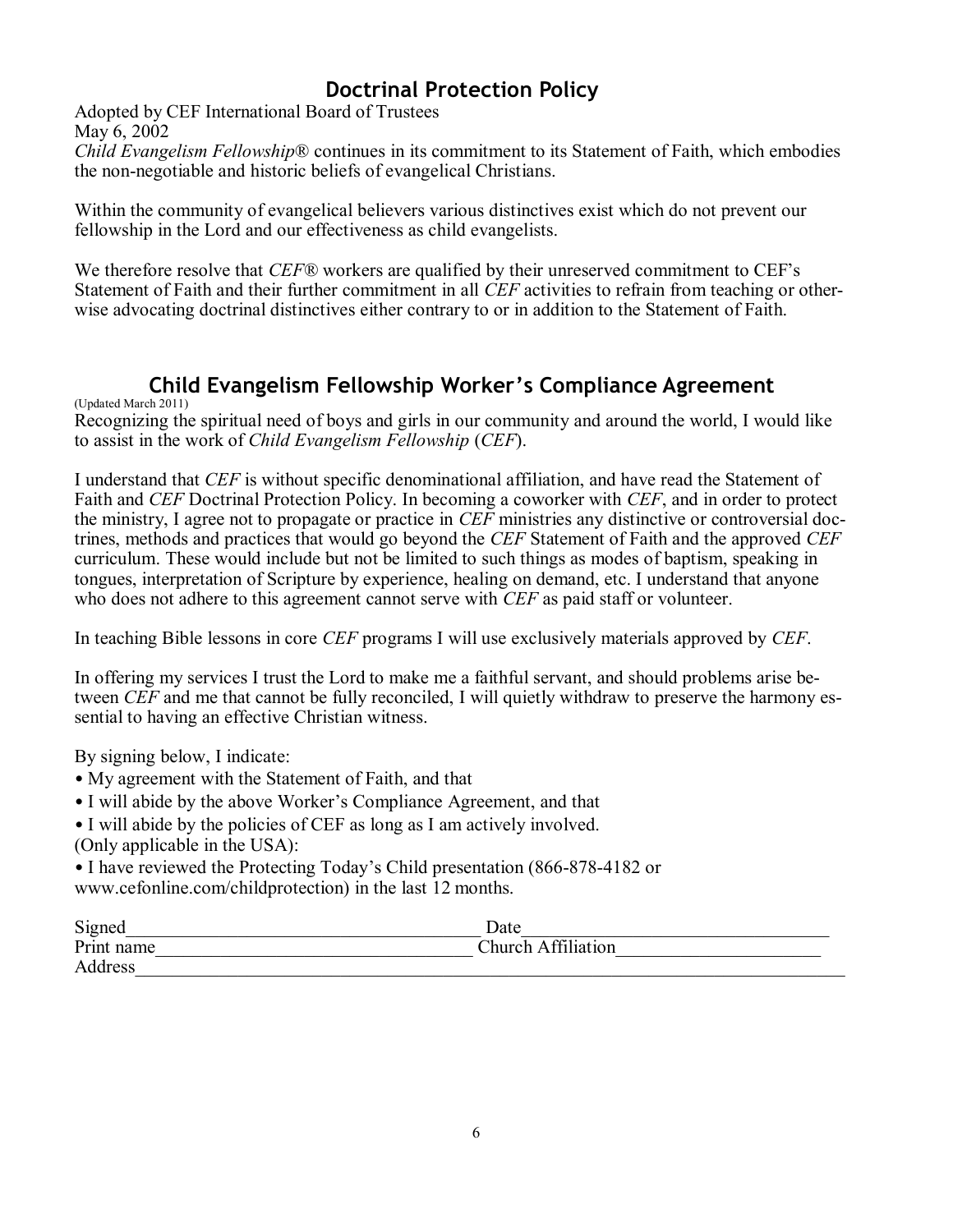#### **Child Evangelism Fellowship® Statement of Faith**

#### *WE BELIEVE -*

- *That "All Scripture is given by inspiration of God,"* by which we understand the whole book called THE BIBLE; that it is inerrant in the original writing and that its teaching and authority are absolute, supreme and final. That the Holy Spirit guided the holy men of old in all that they wrote. 2 Timothy 3:16; Deuteronomy 4:2; 2 Peter 1:21
- *The Godhead eternally exists in three persons, the Father, the Son and the Holy Spirit.* These three are one God, having the same nature, attributes and perfection. Romans 1:20; Matthew 28:19; Deuteronomy 4:35; John 17:5
- *In the personality and Deity of the Lord Jesus Christ,* begotten of the Holy Spirit, born of the virgin Mary, truly God and truly man. John 1:1, 14; 10:30; Matthew 1:20; Luke 1:30,31; Philippians 2:5-7; 1 Timothy 3:16; Colossians 1:19
- *In the personality and Deity of the Holy Spirit,* the source and power of all acceptable worship and service, the infallible interpreter of the infallible Word, who indwells every true believer, and is ever present to testify of Christ, seeking to occupy us with Him and not with ourselves or our experiences. John 15:26; Acts 5:3-4; 1:8; Romans 8:26-27; 1 Corinthians 2:12,14; Romans 8:9; 1 Corinthians 3:16; 12:13; John 16:13-14
- *That man was created in the image of God, after His likeness, as stated in the Word of God, but the whole human race fell in the fall of the first Adam.* Not only was his moral nature grievously injured by the fall but he totally lost all spiritual life, becoming dead in trespasses and sins, and subject to the power of the devil. "The carnal mind is enmity against God; for it is not subject to the law of God, neither indeed can be. So then, they that are in the flesh cannot please God" (Romans 8:7,8). Therefore, he cannot see nor enter the kingdom of God until he is born again by the Holy Spirit. That no degree of reformation however great, no attainment in morality however high, no culture however attractive, no humanitarian and philanthropic schemes and societies however useful, no baptism or other ordinance however administered, can help the sinner to take even one step toward Heaven; but a new nature imparted from above, a new life implanted by the Holy Spirit through the Word is absolutely essential to salvation. Genesis 1:26-27; Romans 5:12; Ephesians 2:1-3; John 3:3,6,7; Titus 3:5
- *That Jesus Christ became the sinner's substitute before God, and died as a propitiatory sacrifice for the sins of the whole world.* That He was made a curse for the sinner, dying for his sins according to the Scriptures; that no repentance, no feeling, no faith, no good resolutions, no sincere efforts, no submission to the rules and regulations of any church can add in the very least to the value of the precious blood or to the merit of that finished work wrought for us by Him, who tasted death for every man. 1 John 2:2; Hebrews 2:9; Galatians 3:13; Romans 3:25; 4:4-5; 5:8; Colossians 1:13-14,20-21
- *In the resurrection of the crucified body of Jesus Christ;* that His body was raised from the dead according to the Scriptures, and that He ascended into Heaven and sitteth on the right hand of God as the believer's high priest and advocate. Luke 24:39; Acts 1:10-11; Ephesians 4:10; Hebrews 1:3; 1 John 2:1
- *That Christ in the fullness of the blessings He has secured by His death and resurrection is received by faith alone* and that the moment we trust in Him as our Savior we pass out of death into everlasting life, justified from all things, accepted before the Father according to the measure of His acceptance, loved as He is loved and made one with Him.

At the time of acceptance of Christ as Savior, He comes to dwell within the believer and to live out His life of holiness and power through him. Hebrews 9:15; John 5:24; Romans 3:28; 4:3,23-25; Ephesians 1:3; John 17:23; Galatians 2:20; 4:6-7; 5:16; Acts 1:8

- *That the Church is composed of all those who truly believe on the Lord Jesus Christ as Savior.* It is the body and bride of Christ. That every believer, whether Jew or Gentile, is baptized into the body of Christ by the Holy Spirit, and having thus become members of one another we are responsible to keep the unity of the Spirit in the bond of peace, rising above all sectarian prejudices and denominational bigotry and loving one another with a pure heart fervently. Ephesians 1:22-23; 2:19-22; 1 Corinthians 12:22-27; 1:10-13; Romans 12:4-5; Ephesians 4:3-6; 5:32; Philippians 2:1-5; Galatians 5:13-15
- *That all believers in our Lord Jesus Christ are called into a life of separation from worldly and sinful practices,* and should abstain from such amusements and habits as will cause others to stumble, or bring reproach upon the cross of Christ. Believers are created in Christ Jesus unto good works. "As we have therefore opportunity, let us do good unto all men, especially unto them who are of the household of faith" (Galatians 6:10). 1 John 2:15-16; Romans 13:14; 14:13; 1 Corinthians 10:31; Ephesians 2:10
- *In the evangelization of the world,* that the supreme mission of the people of God in this age is to preach the Gospel to every creature. That special emphasis should be placed upon the evangelization of children. Mark 16:15; 2 Corinthians 5:18-19; Matthew 18:14
- *In the personal return of our Lord and Savior Jesus Christ,* that the coming again of Jesus Christ is the "blessed hope" set before us, for which we should be constantly looking. "Our citizenship is in Heaven from whence we look for the Savior, the Lord Jesus Christ" (Philippians 3:20). Acts 1:11; 1 Thessalonians 4:16-17; John 14:1-3; Titus 2:13; Philippians 3:20-21
- *That the souls of those who have trusted in the Lord Jesus Christ for salvation do at death immediately pass into His presence,* and there remain in conscious bliss until the resurrection of the body at His coming, when soul and body reunited shall be with Him forever in glory. Luke 23:43; 2 Corinthians 5:8; Luke 16:22,25; Philippians 1:23; 1 Thessalonians 4:15-18
- *That the souls of the lost remain after death in misery until the final judgment of the great white throne,* when soul and body reunited at the resurrection shall be cast "into the lake of fire" which is "the second death," to be "punished with everlasting destruction from the presence of the Lord, and from the glory of His power" (2 Thessalonians 1:8-9). Luke 16:22-23,27-28; Hebrews 9:27; Revelation 20:5,11-15; 2 Thessalonians 1:7-9
- *In the reality and personality of Satan, "that old serpent, called the devil, and Satan, which deceiveth the whole world"* (Revelation 12:9).